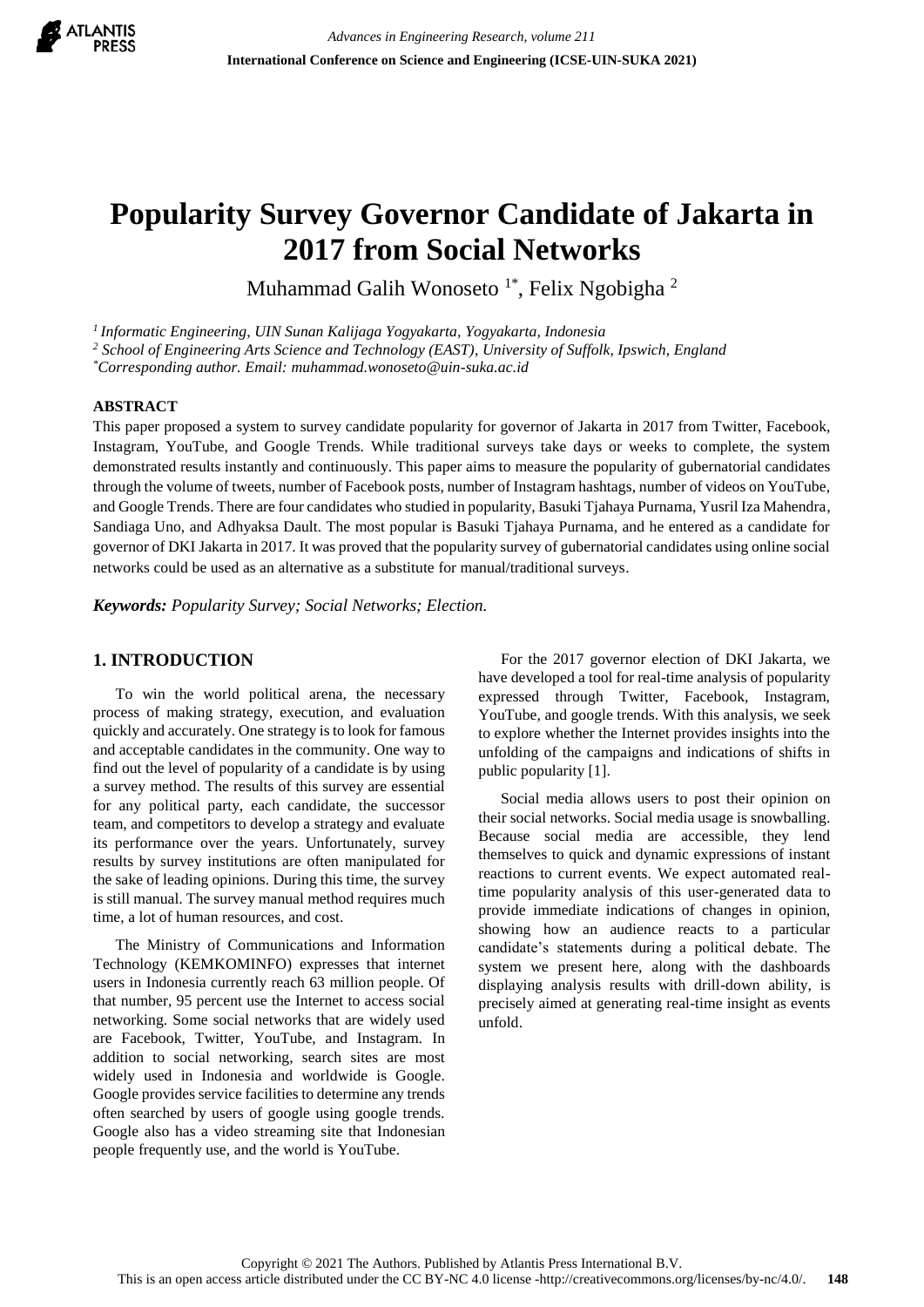|  |  | Table 1. Advantages |
|--|--|---------------------|
|--|--|---------------------|

| <b>Current System</b>   | <b>Proposed System</b> |
|-------------------------|------------------------|
| Expensive               | Cheap                  |
| Took a long time        | Real-time              |
| Requires a lot of human | Requires little human  |
| resources               | resources              |

**Table 2.** Disadvantages

| <b>Current System</b> | <b>Proposed System</b>  |
|-----------------------|-------------------------|
| More represent all    | It cannot represent all |
| emements of society   | elements of society     |

## **2. RELATED WORK**

In the last decade, interest in mining sentiment and opinions in the text has overgrown due to the significant increase in the availability of documents and messages expressing personal opinions (Pang & Lee, 2008) [2]. In particular, sentiment in Twitter data has been used for predictor or measurement in a variety of domains, such as stock market, politics, and social movements (Bollen et al., 2011; Choy et al., 2011; Tumasjan et al., 2010; Zeitzoff, 2011) [3] [4] [5] [6]. For example, Tumasjan (2010) found tweet volume about the political parties to be a good predictor for the outcome of the 2009 German election, while Choy et al. (2011) failed to predict with Twitter sentiment the ranking of the four candidates in Singapore's 2011 president election.

In November 2012, at the presidential election, United States, Hao Wang, Dogan Can, Kazemzadeh, Francois and Shrikanth, built a system for real-time Twitter sentiment analysis of the 2012 U.S. presidential election cycle. They analyzed nine candidates who will oppose Barack Obama as the incumbent president.

Four candidates are more popular than the other; Gingrich, Romney, Ron Paul, dan Santorum. The result is that Romney is the most popular and most talked by the citizen, but negatively. The most positive opinion, obtained by Santorum. Moreover, the most more minor negative opinion is obtained by Gingrich.



**Figure 1** Sentiment analysis result of 2012 U.S. presidential election cycle [1]



**Figure 2** Tweets volume of 2012 U.S. presidential election cycle [1]

Romney had been the most potent rival Obama, not Santorum among the four candidates. It is indicated that the correct method to calculate the candidate's popularity is to count the number of tweets for the candidate without analyzing whether it is positive or negative.



**Figure 3** Result of 2012 U.S. President Election

### **3. THE SYSTEM**

#### *3.1. Overview System*

The primary purpose of this system is to enable users to determine the level of popularity of the candidates for governor of Jakarta in 2017. Information about the popularity of the candidates for governor of Jakarta in 2017 is required by candidates, political parties, and the campaign team.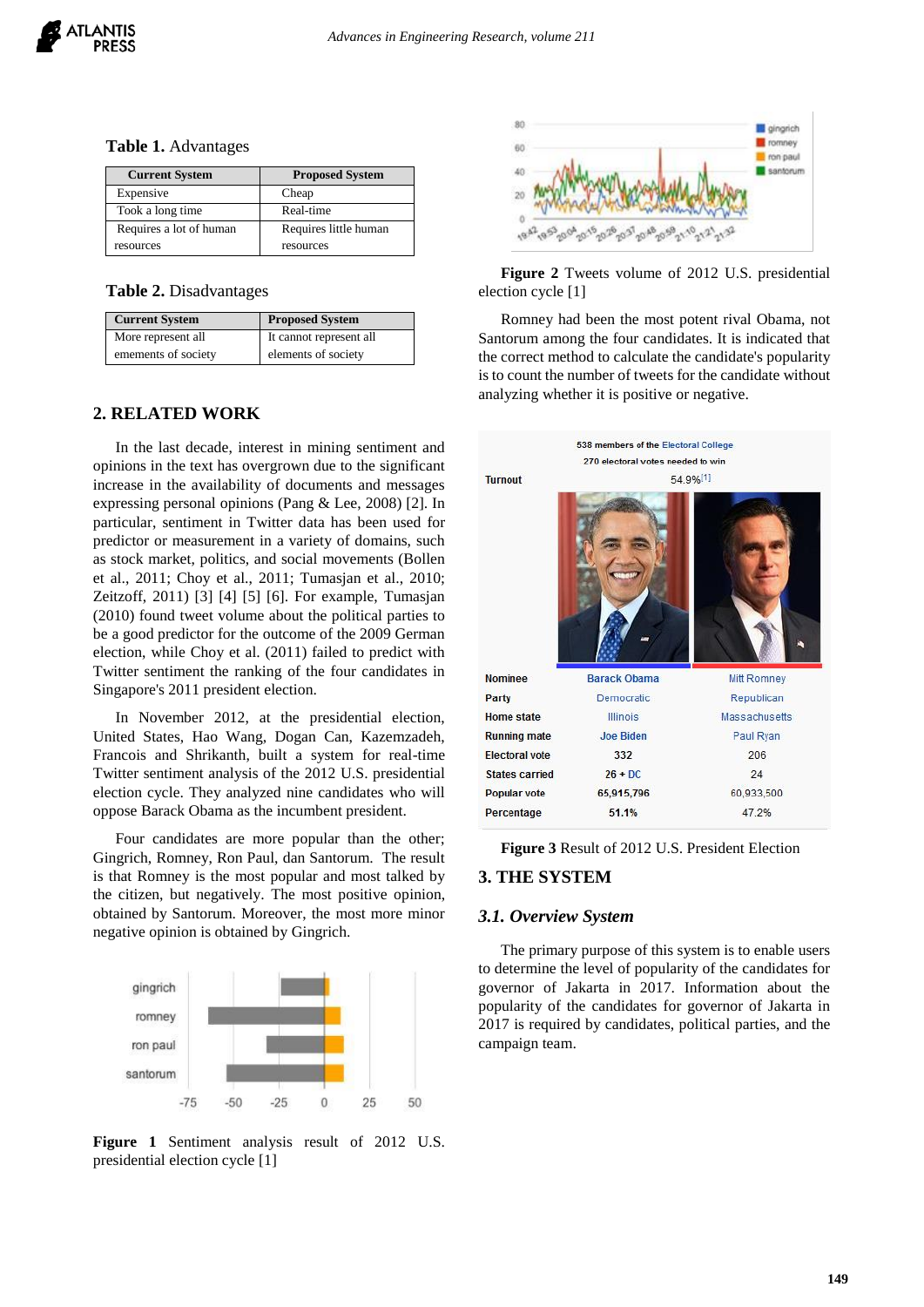

**Figure 4** System Overview

Data processing starts streaming the data with the API of Twitter and using the manual method for other social networks, classified based on the candidate, do the calculation, and the last is visualized with graphics on the system are made.



**Figure 5** Flowchart Data Process

## *3.2. Input/ Data Sources*

Data Sources from the system that was built in obtaining information extraction popularity Jakarta governor candidate in 2017 consists of:

- 1. Twitter
- 2. Facebook
- 3. Instagram
- 4. Google trends
- 5. YouTube

## *3.3. Classification*

The data from social media and web 2.0 tools then classified based on each candidate. There are Basuki Tjahja Purnama (Ahok), Adhyaksa Dault, Yusril Izha Mahendra, and Sandiaga Salahudin Uno.



**Figure 6** Classification

## *3.4. Display and Visualization*

The system displayed 5 data visualization for each social network and web 2.0 tool. Data visualization Twitter displays the tweet volume and the number of user id given tweets. The visualization update data every 5 seconds. We chose to display the volume of tweets and the number of user id given tweets as information popularity of each candidate. Data visualization Facebook displays the number of people talking about the candidate. Data visualization Instagram displays the number of total hashtags about the candidate. Data visualization YouTube displays the number of total videos about the candidate. Data visualization google trends display the number of total searches about the candidate in google.

## **4. IMPLEMENTATION**

## *4.1. Technological Implementation*

#### *4.1.1. Node JS*

This system uses Node.js for the implementation. Node.js is a server-side JavaScript environment. Node.js based on Google's runtime implementation – the aptly named "V8" engine [7]. For the implementation, we use node JavaScript to get data from Twitter by API.

## *4.1.2. MySQL*

MySQL is available for many different operating systems on a variety of computer architectures. The availability of cross-platform versions has enhanced the popularity of MySQL [8]. We use MySQL at XAMPP as the database

#### *4.1.3. PHP*

PHP is a server scripting language and a powerful tool for making dynamic and interactive Web pages. PHP is a widely-used, accessible, and efficient alternative to competitors such as Microsoft's ASP. We use PHP to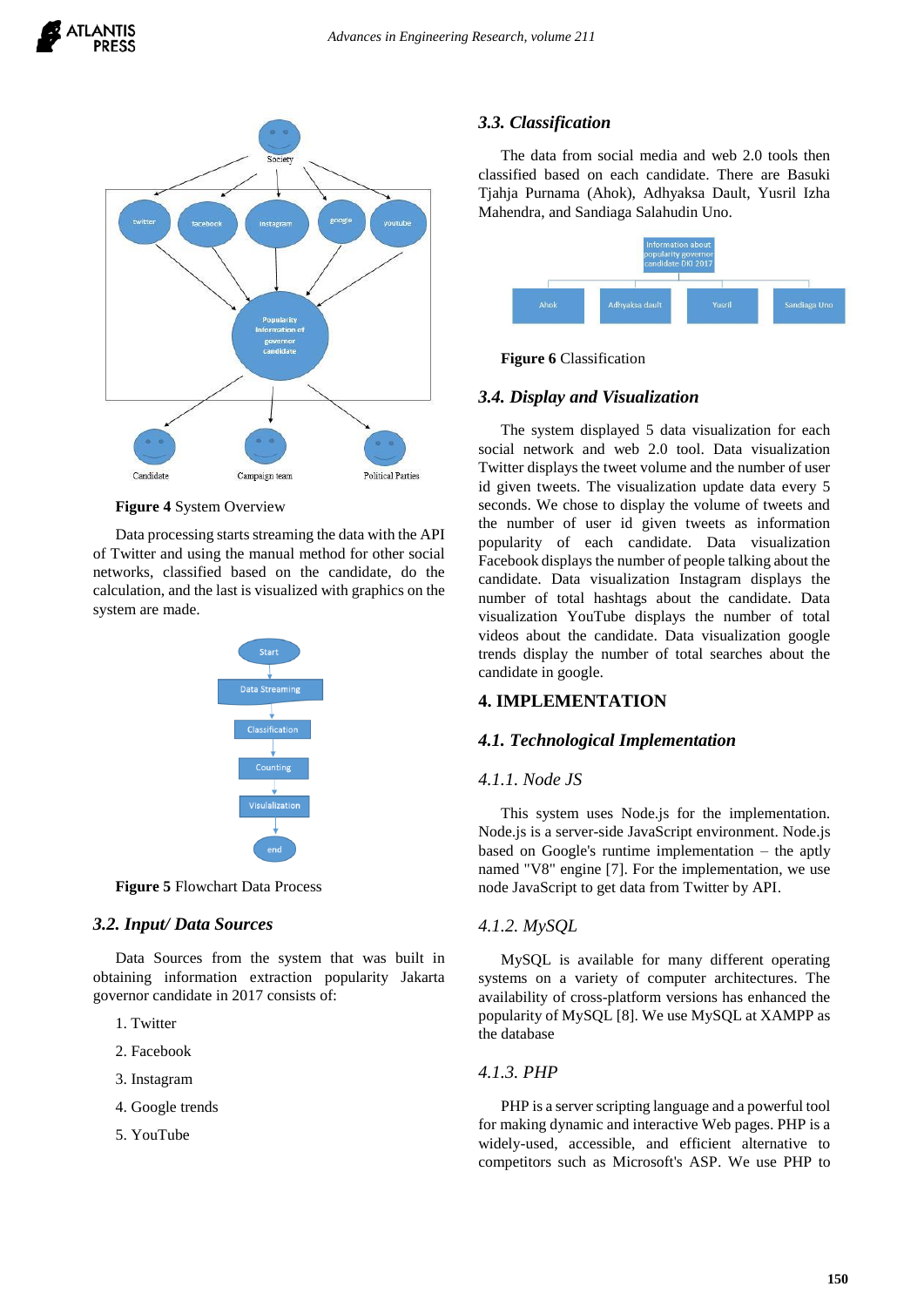

build our website because it makes our website more dynamic and interactive.



**Figure 7** Graphic User Interface

# **5. RESULT**

## *5.1. Twitter*

Table 3 shows the result of the stream as much as three times on three different days.

**Table 3.** Streaming Result

| <b>Name</b> | <b>Date</b>    |            |                |  |
|-------------|----------------|------------|----------------|--|
|             | 05/05/2016     | 06/05/2016 | 07/05/2016     |  |
| Ahok        | 24             | 1625       | $\overline{2}$ |  |
| Yusril      | 0              | 445        | 407            |  |
| Sandiaga    | $\overline{0}$ |            | 0              |  |
| Adhyaksa    | 0              | 55         | $\Omega$       |  |

From the graph above, it can be seen that the most popular candidate is Basuku Tjahaya Purnama (Ahok). Furthermore, the second is Yusril, number three is Adhyaksa, and number four is Sandiaga Uno. It was based on the number of tweets. However, it could be an account to tweet many times when it only represents one person's opinion.

Then, we need to look at the number of users in the text. It is shown in Table 4.

**Table 4.** Total Tweet Volume and User-id

| <b>Name</b> | Date       |            |                |  |
|-------------|------------|------------|----------------|--|
|             | 05/05/2016 | 06/05/2016 | 07/05/2016     |  |
| Ahok        | 24         | 1625       | $\overline{c}$ |  |
| Yusril      | 0          | 445        | 407            |  |
| Sandiaga    | 0          |            |                |  |
| Adhyaksa    |            | 55         | 0              |  |

Basuki Tjahaya Purnama is still the most popular based on user-id. The second is Yusril, number three is Adhyaksa, and number four is Sandiaga Uno.



**Figure 8** Tweet Volume at Three Days

On the third day, the number of tweets Yusril was more than Ahok. It was indicated that an increase in the popularity of Yusril. It can be concluded that the most popular candidate is Ahok, and the most likely candidate is increasing in popularity is Yusril.

## *5.2. Facebook*

This data was collected manually on 24 May 2016. Facebook provides data on the number of talks about each candidate.

#### **Table 5.** Total Post in Facebook

| <b>People Talking About The Candidates</b> |                          |                                       |                            |  |  |
|--------------------------------------------|--------------------------|---------------------------------------|----------------------------|--|--|
| Basuku Tjahaja<br>Purnama                  | Adhyaksa<br><b>Dault</b> | <b>Yusril Ihza</b><br><b>Mahendra</b> | Sandiaga<br>Salahuddin Uno |  |  |
| 98895                                      | 36381                    | 91899                                 | 90334                      |  |  |

## *5.3. Google Trends*

This is a data visualization of google trends from 24 April 2016 to 24 May 2016

|                           | <b>NAMES OF STREET OR OTHER</b><br>Bandingkan hillshjendingen . |                            |                             |                                                                                 |
|---------------------------|-----------------------------------------------------------------|----------------------------|-----------------------------|---------------------------------------------------------------------------------|
| ahok -<br>latial pinetuk. | yusril<br>timitely persensity.                                  | sandiaga<br>man paintings. | adhyaksa<br>better aimeter. | +Tambahian letilah                                                              |
|                           |                                                                 |                            |                             |                                                                                 |
|                           | Minat seiring dengan waktu                                      | ш                          |                             | [] Sentrated to the participant of the control of the control of the control of |
|                           |                                                                 |                            |                             |                                                                                 |
|                           |                                                                 |                            |                             |                                                                                 |
|                           |                                                                 |                            |                             |                                                                                 |

**Figure 9** Google Trends Data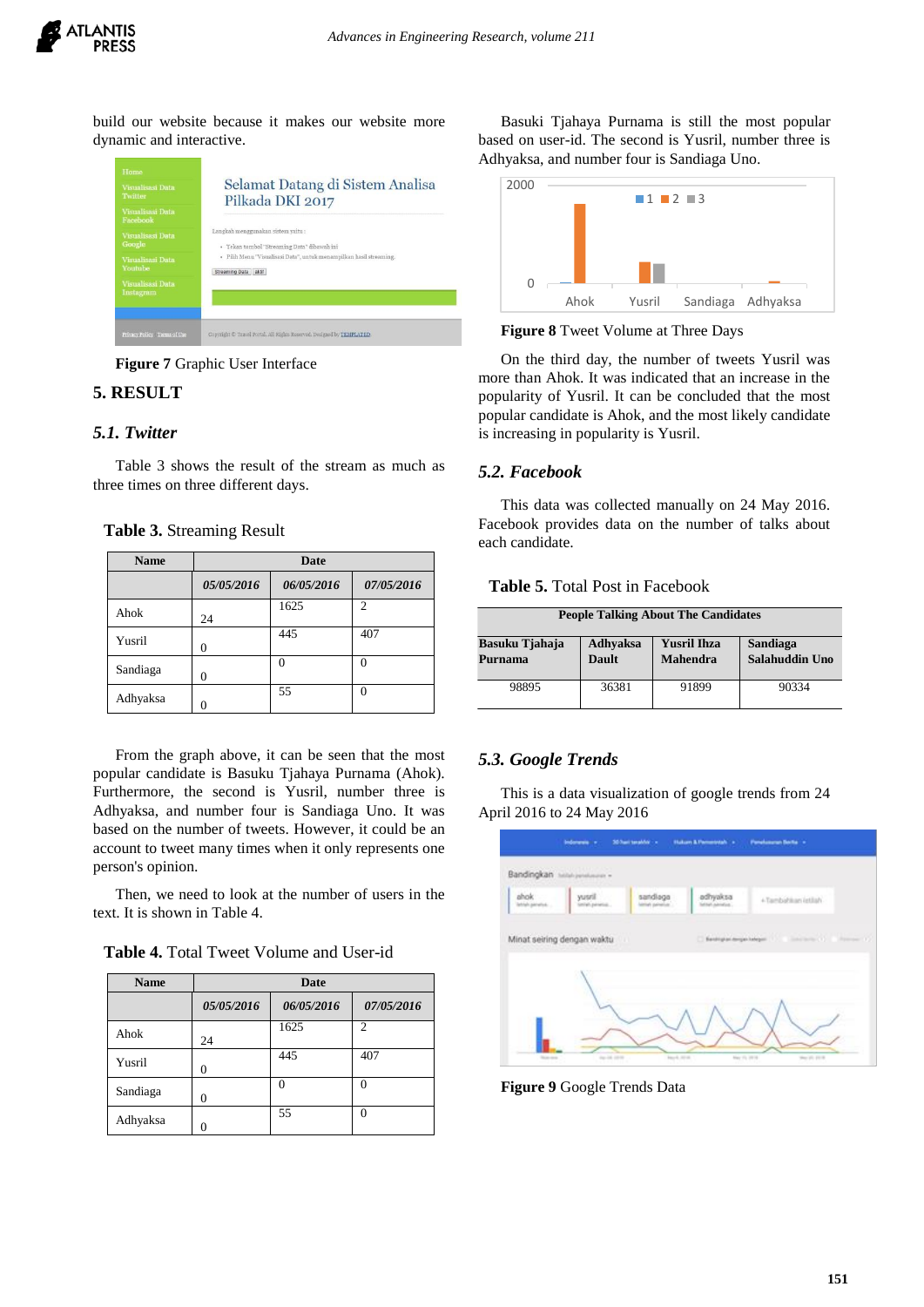

#### *5.4. Instagram*

This data was collected manually on 24 May 2016. Instagram provides data on the number of hashtags about each candidate

#### **Table 6.** Number of Instagram Hastags

| #ahok  | #adhyaksa | #vusril | #sandiagauno |
|--------|-----------|---------|--------------|
| 69.224 | 213       | 1.115   | 1.109        |

## *5.5. YouTube*

This data was collected manually on 24 May 2016. YouTube provides data on the total number of videos about each candidate.

**Table 7.** Number of Videos in YouTube

| #ahok   | #adhvaksa | #vusril | #sandiagauno |
|---------|-----------|---------|--------------|
| 821.000 | 18.800    | 80.500  | 23.800       |

# **6. ANALISYS**

This chapter will compare the results of the 2017 Jakarta gubernatorial candidate popularity survey on various social networks. In addition, we will also compare it with the reality of the results of the 2017 DKI Jakarta Pilkada in the first round. Table 8 is a comparison table of popularity rankings between candidates on various social networks.

**Table 8.** Comparison of Popularity Rankings Among Candidates on Various Social Networks

| Rank           | <b>Twitter</b> | Facebook | Google<br><b>Trend</b> | Instagram | Youtube  |
|----------------|----------------|----------|------------------------|-----------|----------|
| 1              | Ahok           | Ahok     | Ahok                   | Ahok      | Ahok     |
| $\overline{c}$ | Yusril         | Yusril   | Yusril                 | Yusril    | Yusril   |
| 3              | Adhyaksa       | Sandi    | Sandi                  | Sandi     | Sandi    |
| $\overline{4}$ | Sandi          | Adhyaksa | Adhyaksa               | Adhyaksa  | Adhyaksa |

Based on the results of the political dynamics at that time, several pairs of candidates for the 2017 DKI Jakarta governorship emerged:

- AHY- Sylviana Murni
- Ahok-Djarot
- Anies-Sandi

Ahok's success in becoming the strongest candidate for the 2017 DKI Jakarta gubernatorial candidate and obtaining the most votes in the first round of the 2017 DKI Jakarta election proves that popularity surveys using Twitter can be used as an alternative to using manual surveys.



**Figure 10** TPS Count Results (Form C1) DKI Jakarta Province [9]

## **7. CONCLUSION AND RECOMMENDATION**

Based on the data and facts found during the study, it can be concluded several things including:

- Both using tweet volume and user id, the results of candidate popularity ranking remain the same.
- The most popular candidate in all social networks is Ahok.
- This is the same with the reality that Ahok is the winner in the first election.
- The ranking order is the same in all social networks except twitter.

Based on the research analysis above, it can be concluded that measuring the popularity of governor candidates through social networks can be used as an alternative to manual/traditional surveys that take a lot of time and money.

## **REFERENCES**

- [1] Wang, Hao, et al, "A System for Real-time Twitter Sentiment Analysis of 2012 U.S. Presidental Election Cycle", Proceeding of the 50th Annual of the Association for Computational Linguistics, 2012, pp 115-120.
- [2] Pang, B., & Lee, L. "Opinion Mining and Sentiment Analysis", Foundations and Trends in Information Retrieval, 2 (1-2), 2008, pp 1-135, doi: 10.1561/1500000011